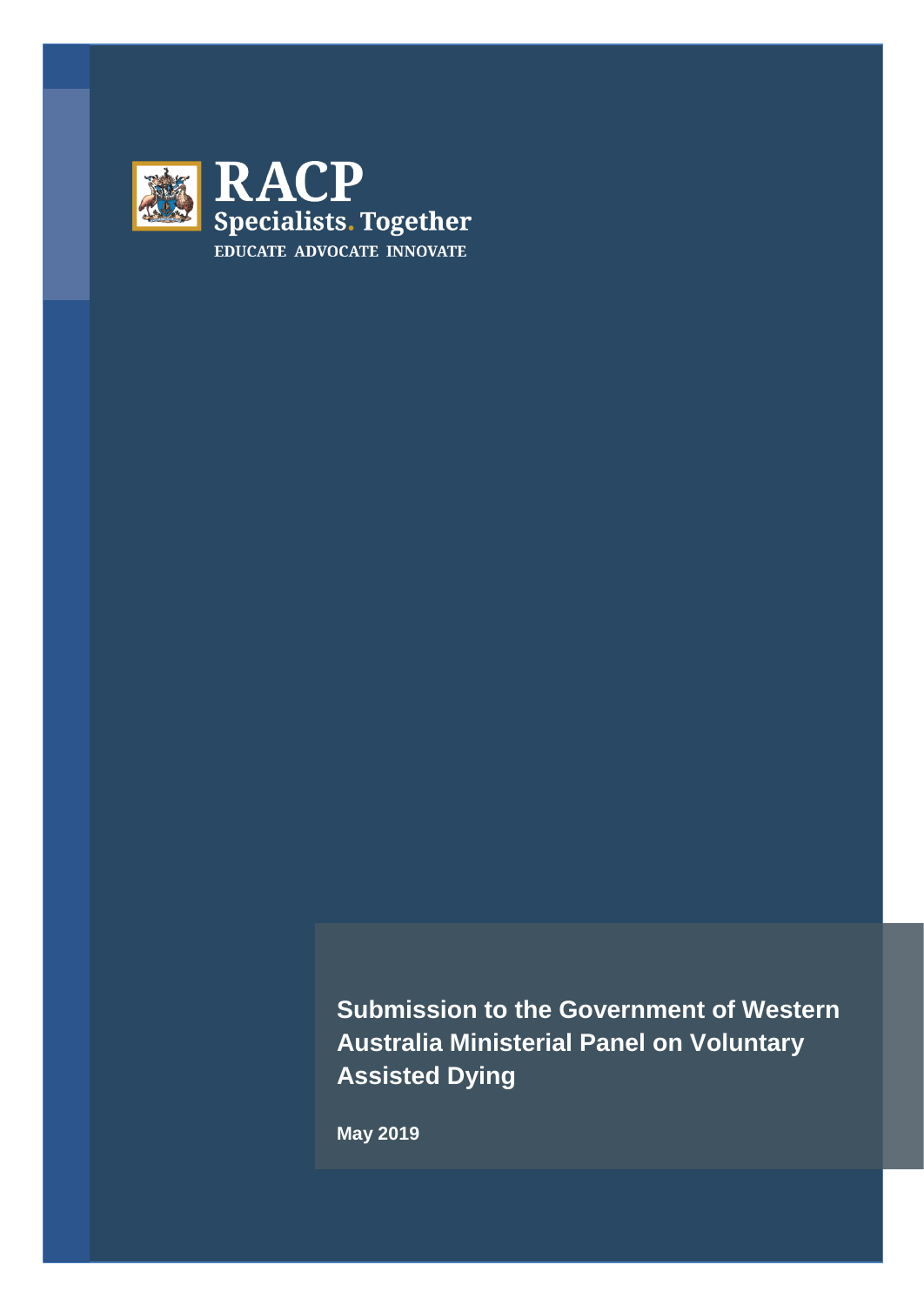# **About the Royal Australasian College of Physicians (RACP)**

The RACP trains, educates and advocates on behalf of over 17,000 physicians and 8,000 trainee physicians across Australia and New Zealand.

The College represents a broad range of medical specialties including general medicine, paediatrics and child health, cardiology, respiratory medicine, neurology, oncology, public health medicine, occupational and environmental medicine, palliative medicine, sexual health medicine, rehabilitation medicine, geriatric medicine and addiction medicine. Beyond the drive for medical excellence, the RACP is committed to developing health and social policies which bring vital improvements to the wellbeing of patients.

The RACP welcomes the opportunity to provide a submission to the Western Australian Parliament's Ministerial Expert Panel on Voluntary Assisted Dying in relation to its discussion paper. The College has chosen to comment on several issues most relevant to its remit and expertise.

## **RACP Position on Voluntary Assisted Dying**

In recent years, several proposals to legalise voluntary assisted dying have been considered by Parliaments in Australia and New Zealand. As evidenced by recent public inquiries and sustained reform attempts, including the work of this Ministerial Expert Panel, there is significant community interest in having voluntary assisted dying as an option at the end of life.

In November 2018, following an extensive consultation and drafting process involving a wide range of its members, the RACP issued a Statement on Voluntary Assisted Dying. The following response is based on the statement, which we encourage the Panel to consult in full on the [RACP website.](https://www.racp.edu.au/docs/default-source/advocacy-library/racp-voluntary-assisted-dying-statement-november-2018.pdf?sfvrsn=761d121a_4)

## **The RACP Statement**

The RACP respects and supports all its members and does not believe it is appropriate or possible to enforce a single view on a matter where individual conscience is important. The RACP recognises that legalisation of voluntary assisted dying is for governments to decide and that it must be informed by the will of the community, research, and the views of medical and health practitioners.

Legislative change related to voluntary assisted dying will affect individual medical practitioners in different ways. Different clinical settings require ethical and clinical considerations to be made carefully, deliberately and systematically. Our members are not unanimous in their support for or opposition to legislative change. The existence of divergent views constrains the RACP from developing a single position on the legalisation of voluntary assisted dying.

#### **The RACP takes the following positions if and where voluntary assisted dying is legalised:**

- Every patient should have access to timely, equitable, good quality end-of-life care, with access to specialist palliative care where appropriate. These services must not be devalued.
- On the specific issue of a competent adult in the last stages of incurable illness requesting voluntary assistance to die, the RACP supports a clinical approach of critical neutrality to encourage reflective dialogue.
- Although physicians should not be forced to act outside their values and beliefs, they also should not disengage from patients holding different values and beliefs without ensuring that arrangements for ongoing care are in place.
- Patients seeking voluntary assisted dying should be made aware of the benefits of palliative care. Referral to specialist palliative care should be strongly recommended but cannot be made mandatory. Voluntary assisted dying must not be seen as part of palliative care.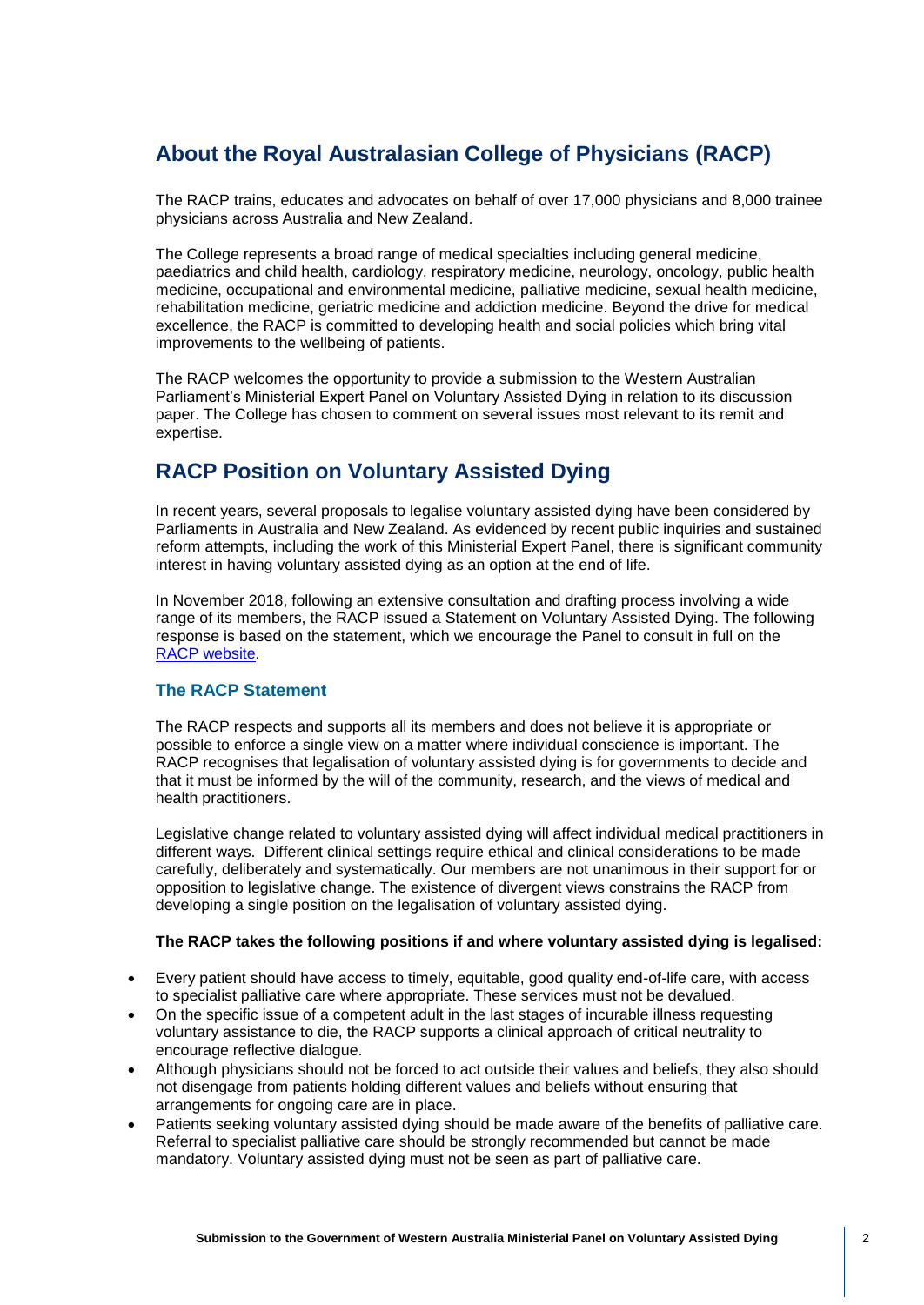- Legitimate concerns exist around protection of vulnerable individuals or groups. Government, society and physicians must ensure that specific groups have equitable access to palliative and end-of-life care and that relationships of trust are not jeopardised. Specific regard must be given to cultural and Indigenous experience.
- All physicians must affirm the value of all patients' lives, exploring reasons for requests for voluntary assisted dying while remaining alert to any signs of coercion and reduced capacity.
- Assessments must not follow a 'tick box' approach. They must be underpinned by adequate physician-patient relationships, including appropriate training, skill and experience.
- Support, counselling and conflict mediation services must be available for individuals, families and health professionals involved.
- There must be rigorous documentation and data collection to enable review of any scheme and to assess changes in practice and the impacts on health professionals, patients and families.

This statement should not be taken as support for legislative change. The RACP will continue to highlight concerns about legislative proposals, drawing on both clinical experience and the ethical perspectives of our members. The RACP will continue to advocate for patient and physician wellbeing in order to support our members and contribute our expertise as medical specialists who care for dying patients.

## **General recommendations for policymakers**

The RACP has concerns about the potential for legalised voluntary assisted dying to jeopardise vulnerable populations, be abused, expose health practitioners to professional risk, harm patients and families and erode trust in the medical profession. If Parliaments in Australia decide that laws should be changed, the development of laws, regulations and guidelines must be undertaken in consultation with medical and health experts, the RACP and other medical and health organisations.

Some key recommendations for policymakers are set out below. These have been developed in consultation with our members as the RACP has responded to previous legislative proposals. The issues relate to the accessibility of good end-of-life care.

The recommendations stated in the RACP's position statement *Improving Care at the End of Life: Our Roles and Responsibilities* (May 2016) should also be referred to in this context, including:

- ensuring that all clinicians are adequately trained to recognise the need for palliative and/or endof-life care and to refer to or deliver appropriate palliative and end-of-life care;
- supporting system changes enabling health professionals to take the time they need to discuss end-of-life care with patients, and to conduct and document family/whānau conferences including goals-of-care discussions, appropriate social work support and bereavement care;
- providing adequate resources in the community to support patients wishing to die at home, in a hospice or in a residential aged care facility;
- ensuring patients can access specialist palliative care support as needed, at any time of day or night;
- streamlining patient information to ensure health professionals have access to key patient information and documents; and
- funding systems to measure and benchmark outcomes of end-of-life care.

Inequitable access to good quality end-of-life care persists for many Australian citizens. This includes Aboriginal and Torres Strait Islander people and people from culturally and linguistically diverse backgrounds. Other groups that experience inequitable access to care include people with acquired or congenital intellectual disability, patients dying from diseases other than cancers, and people living in residential aged care facilities, some of whom are under 65 years of age, living with one or more chronic diseases. Inconsistent care is more prevalent in rural and remote communities in Australia.

Governments must remain vigilant in the areas of palliative care and aged care and commit adequate resourcing to ensure that good end-of-life care is being delivered to all citizens. Every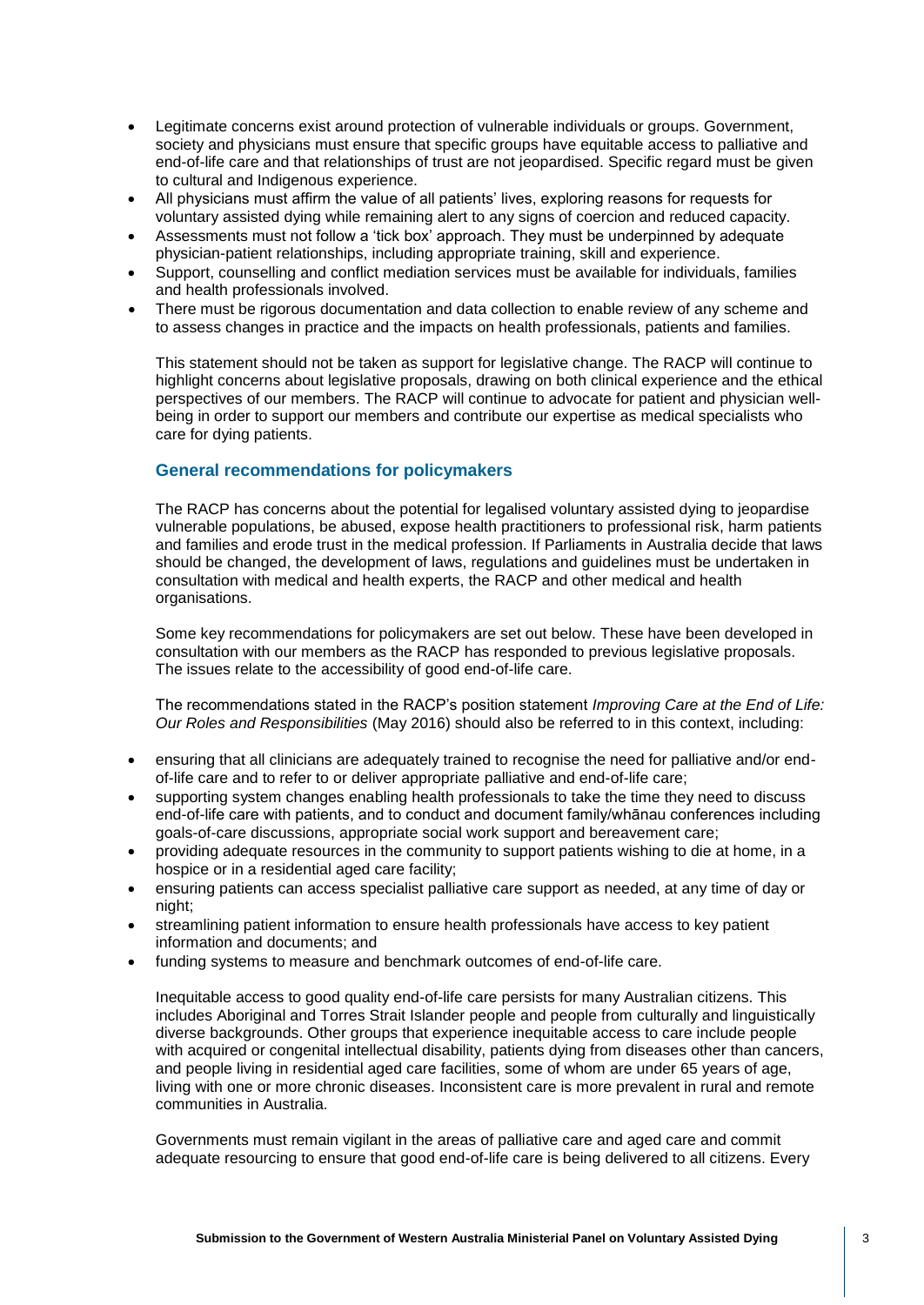patient should receive timely, equitable, good quality end-of-life care, including access to specialist palliative care where appropriate.

If voluntary assisted dying is legalised in Western Australia, the government should consider the following recommendations regarding end-of-life care and palliative care:

- The need for palliative care services must not be devalued; indeed, palliative care must be given even greater priority and resourcing than it is now.
- Governments must ensure that all patients have access to good end-of-life care and palliative care as needed. This includes equitable access for populations that currently experience poor access, such as people from rural, regional and remote areas, Culturally and Linguistically Diverse backgrounds, Indigenous backgrounds, people with intellectual disability, patients dying from diseases other than cancers, and people living in residential aged care facilities.
- Governments and oversight bodies must dedicate resources to closely examine voluntary assisted dying requests that arise where the patient has poor options for good end-of-life care, for example in circumstances where symptom relief and a peaceful death cannot be provided to the patient because of limited access to palliative and supportive care.
- Patients seeking voluntary assisted dying must be made aware of the benefits that palliative care can offer at the end of life and referral to specialist palliative care should be strongly recommended.
- However, palliative care referral or consultation following a request for voluntary assisted dying cannot be mandatory given that:
	- o consultation or referral to palliative care services, like any medical referral, is not mandated and is a care option that a patient may or may not choose to accept;
	- $\circ$  legalisation of voluntary assisted dying in any form will create significant challenges for palliative medicine specialists, palliative care organisations and health care institutions;
	- $\circ$  voluntary assisted dying must not be seen as part of palliative care these are distinct practices; and
	- $\circ$  the risk that involvement of palliative care referral and/or consultation is simply seen as, and becomes, a procedural step or "tick-the-box" exercise.

In addition to these recommendations, the RACP would like to provide comments in response to several issues raised in the discussion paper that fall within the College's remit:

## **Decision making, consent and safeguards against coercion**

Coercion of patients will be difficult to safeguard against completely. A significant proportion of the terminally ill and elderly are estimated to experience some form of self-perceived burden. Coercion may also arise where individuals with poor access to good end-of-life care may choose voluntary assisted dying even though symptom relief and a peaceful death could have been provided if they had had appropriate access to end-of-life care.

#### **Recommendations regarding consent and coercion:**

- Consideration must be given to enabling the exchange of information in formats accessible to the patient such as in the patient's preferred language, via sign language, interpreters, or orally.
- Legislative and regulatory measures must reflect the legitimate concerns that exist around protection of vulnerable individuals or groups, especially where discussions may not be perceived to have been fully transparent.
- Data must be collected, monitored and reported in a manner that can pinpoint abuse at an individual and population level.
- Avenues to report and investigate suspected coercion must be built into any scheme including via coronial review.

## **Conflict and bereavement support**

Adequate family support, counselling and conflict mediation services will be required in the event of legalisation. Frameworks for voluntary assisted dying are based on the culture-specific concept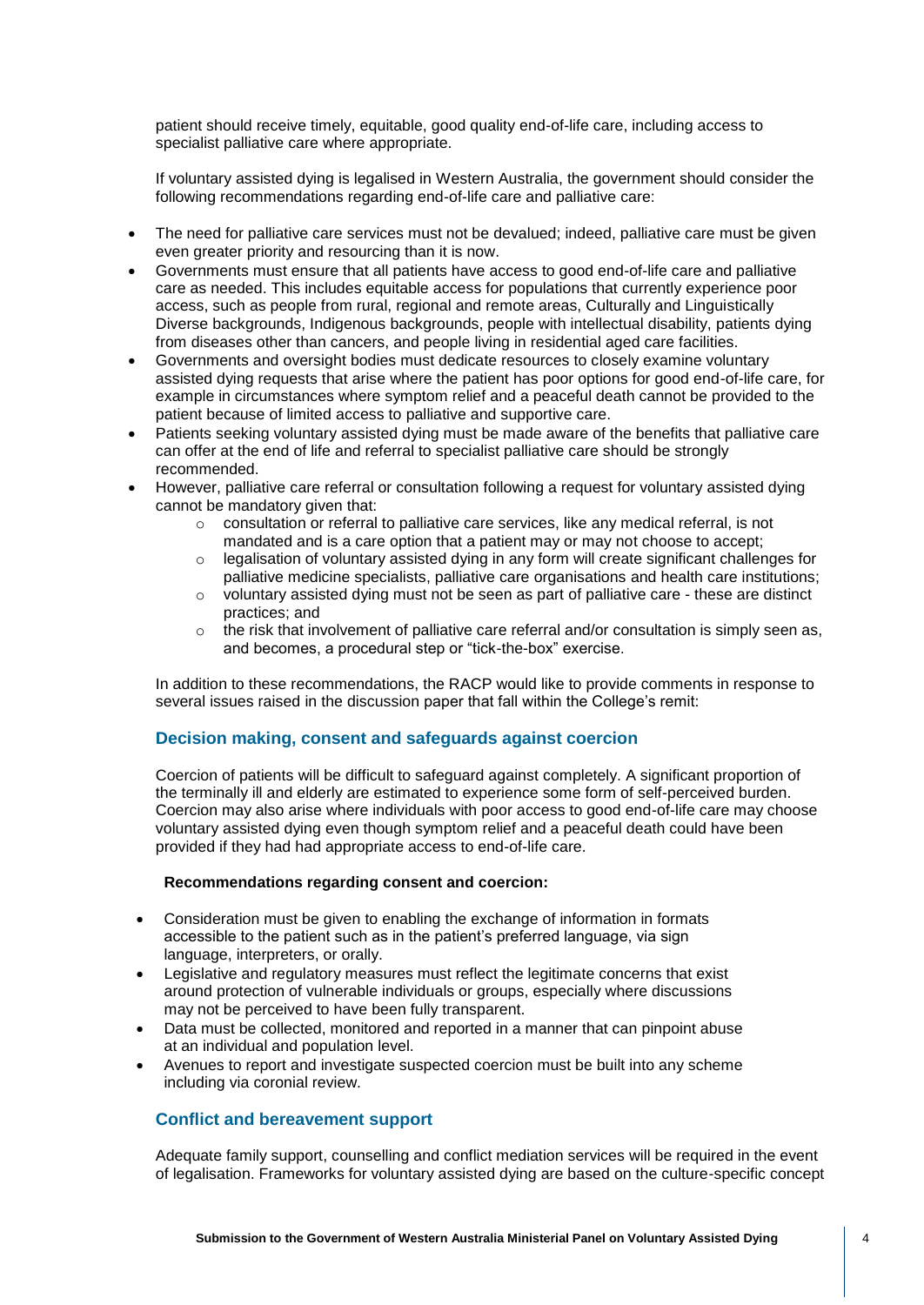of individual autonomy and do not necessarily acknowledge that end-of-life decisions are not made in a vacuum.

The role of and the effect on family, carers and other loved ones are important considerations. What support systems will be provided for individuals, families and health professionals who may be involved and who may suffer personal trauma or other harm because of this involvement, regardless of whether the patient ultimately proceeds with a medically assisted death?

This must be dealt with in any proposed framework. The impact of conflict and bereavement can be considerable, as can the stress on individual doctors receiving requests on a regular basis and at varying levels of involvement. Doctors may, for example, face pressure from patients who are deemed not to meet the criteria for access. Patients may also face pressure or coercion from family members or carers.

Voluntary assisted dying may also lead to enduring conflict and complex grief for remaining family members, carers and health professionals. Physicians may be placed in very difficult situations when an individual wishes to access voluntary assisted dying but family members or other health professionals disagree with their decision: the family may blame the physician if the request goes ahead. Evidence shows that many doctors who have participated in voluntary assisted dying experience emotional distress.<sup>1</sup> If a proposal is legalised, there is a clear need for education, support and guidance for bereaved family members and health professionals.

#### **Recommendations regarding conflict and bereavement support:**

- Time for family/carer conferencing must be available to patients and health professionals to acknowledge the impact on families and to enable family/carer participation and response.
- Support systems must be provided for individuals, families and health professionals who may be involved and who may suffer emotional distress, personal trauma or other harm because of this involvement, regardless of whether the patient ultimately proceeds with a medically assisted death.
- Adequate funding will be required for such family support, counselling and conflict mediation services.

## **Referral and conscientious objection**

<u>.</u>

In general, where objections of conscience have arisen in medical practice in Australia and New Zealand, clinicians have accepted they should refer patients to another practitioner. However, for some physicians the moral impact of referring a request for voluntary assisted dying to a willing practitioner may be felt deeply. The RACP holds that physicians should not be forced to refer, but neither should they hinder patients from accessing such services.

Conscientious objection affects not only the medical practitioner but the interdisciplinary team treating the patient. Conscientious objection may also occur for other non-medical individuals within multidisciplinary teams or at an institutional level.

Conscientious objection may present issues in certain settings, for example amongst inpatients of an objecting hospital or hospice, those who are unable to go to another clinic, practitioners who would perform voluntary assisted dying but are not accredited at a given site, and patients living in rural areas serviced only by an objecting practitioner(s).

Protections should be available for participating or objecting practitioners who do not wish to be identified. If a public register of practitioners were to be mandated, some practitioners might encounter stigma, victimisation, harassment and other issues relating to the perception by patients, families, colleagues and the broader community. A practitioner may not want to be identified because they are concerned that patients will not come to see them if they are known

<sup>1</sup> Stevens, K, 'Emotional and Psychological Effects of Physician-Assisted Suicide and Euthanasia on Participating Physicians', Linacre Quarterly, 2006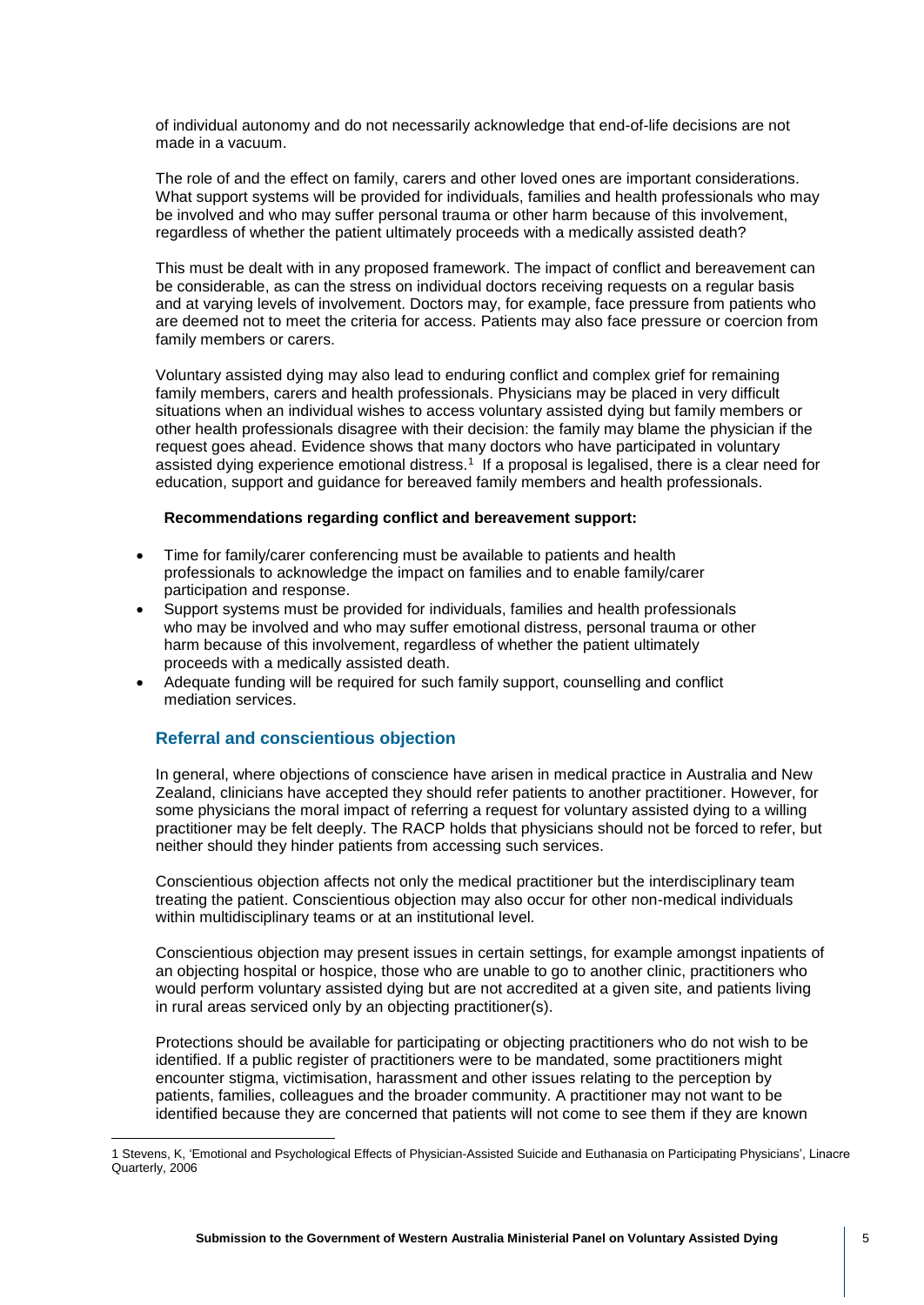to be participating in voluntary assisted dying. Conversely, a patient may refuse to see a doctor if they choose not to participate. This could compromise timely assessment and care in a geographical area where there are limited doctors to see.

It should also be recognised that some practitioners may be willing to participate in voluntary assisted dying for eligible patients in restricted ways, e.g. in a limited range of cases, or in only providing a second opinion.

#### **Recommendations regarding conscientious objection:**

- Physicians should not be forced to refer, but neither should they hinder patients from accessing such services.
- A central information source on the scheme should be available to assist patient access.
- Should a register of practitioners be developed, protections should be available for both participating and objecting practitioners who do not wish to be identified for reasons of harassment and stigma.
- Provision could be made for practitioners who are willing to participate in restricted ways, e.g. in a limited range of cases, or in only providing a second opinion.

## **Expertise and training required of participating practitioners**

Participating practitioners would have to be properly skilled in a number of domains and would have to be qualified in the diagnosis and prognosis of the specific medical condition(s) presenting in each person requesting assistance in dying. Proposals could consider setting out the domains of expertise required to provide voluntary assisted dying, rather than restricting it to a particular profession or qualification level, which could create barriers to access or lead to an inexperienced medical practitioner confirming a request.

For example, a neurologist who specialises in stroke care, and holds qualifications in neurology may still not have sufficient experience of motor neurone disease management to be able to discuss prognosis in detail or answer questions about artificial ventilation. This would need to be balanced against the access issues that arise in regional and remote areas when patients are too sick to travel. These situations would require detailed consideration around how assessment could be done by someone suitably skilled.

Genuine engagement with the person must be a feature of any proposal to reduce the risk of "doctor-shopping" and multiple cursory assessments being undertaken by a small number of practitioners. There is a need for assessment to be underpinned by a genuine and enduring relationship with the person. This is an important safeguard to avoid reliance on potentially simplistic assessments/reviews of paper documentation. Whilst the RACP has been made aware of recommendations for a specifically trained occupational group/practitioners as an alternative approach, this concept has not been further developed during preparation of this Statement.

#### **Recommendations regarding expertise and training in the event of change to current law:**

- Upholding the trust society places in the medical profession is of key importance.
- Participants must practise with the appropriate level of training, skill and experience, within systems of collegial accountability.
	- Assessment of the requesting person must be underpinned by:
		- o a genuine and enduring relationship with the participating practitioner;
		- o a sufficient understanding of the patient's preferences and values; and
		- $\circ$  an informed understanding of the diagnosis and prognosis of the person's medical condition.
- Policymakers must safeguard against simplistic assessments/reviews of paper documentation, "doctor shopping", inexperienced practitioners confirming requests and cursory assessments being undertaken by a small number of practitioners.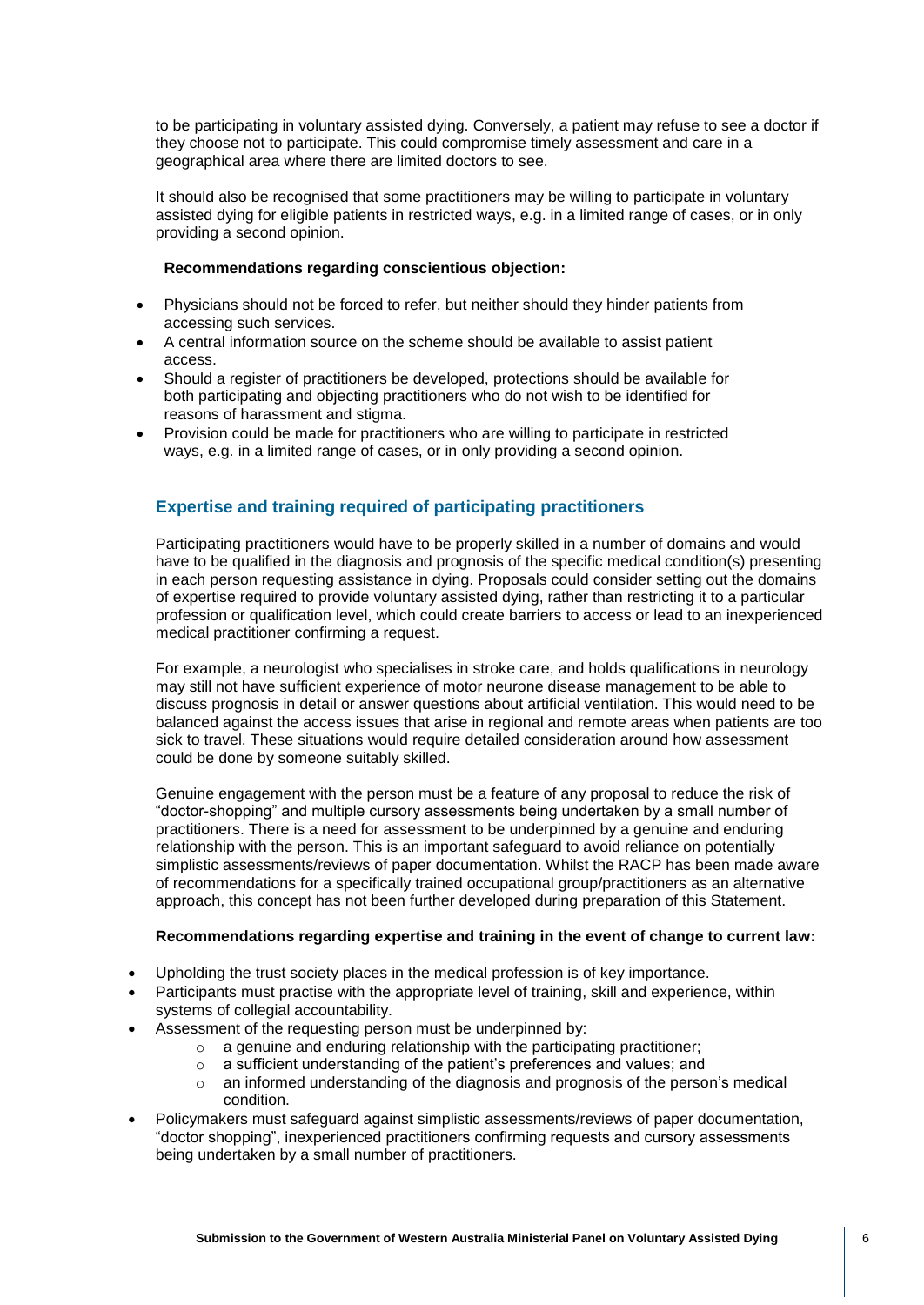- Training, including clinical supervision where appropriate, must be adequately funded and available for those practitioners interested and/or willing to participate, particularly in relation to:
	- $\circ$  the law and its implementation:
	- $\circ$  communicating options at the end of life:
	- $\circ$  the psychodynamic issues that may be involved in making and receiving requests;
	- o defining whether a "disease or illness is advanced and progressive";
	- $\circ$  exploring the reasons for a request:
	- o assessment of mental state and capacity in the context of end-of-life care;
	- $\circ$  defining "grievous and irremediable suffering due to the disease or illness that cannot be alleviated in a manner acceptable to the person"; and
	- o potential impact on already complex care.

This training must be available to all physicians, including trainees who may be asked to explore patient requests.

- To ensure legal clarity, clear and consistent guidance will need to be developed by relevant authorities in consultation with the medical profession and other relevant health professions on a range of practical issues, for example, around attendance by a treating practitioner and their obligations in the event the lethal dose is not effective.
- Prudent prescribing and storage principles apply as much as ever; participating practitioners must understand and communicate the possible outcomes and harms for medications. In the case of intentionally lethal doses of medicines, this would include the possibility that they are used otherwise than as intended, do not work and may cause unwanted symptoms.

#### **Reporting and evidence-based practice**

A major practical role for involved physicians will be the capture of information around the quality, performance and outcome of activities that result from legalisation. It is imperative that robust and accurate records are kept both at the micro and macro levels and as part of the medical record. Reporting must be undertaken directly to a monitoring body to track trends, patient motivations etc. For example, there could be a specific reportable form filled out and sent to a monitoring body for review.

Instances of voluntary assisted dying must be reported to enable audit of the scheme. It is acknowledged there may be stigma felt by individuals in knowing that voluntary assisted dying may be listed as the cause of death on the death certificate. Even so, there is overriding public interest in having this information available in a de-identified manner. Enabling both the immediate and underlying causes of death to be listed and reported should be considered. Cause of death data must remain completely accurate for future planning of medical care. The cause of death must not only include the terminal illness that made the patient eligible, but also that a substance was taken to provide active assistance to the patient in dying.

All records in connection with a voluntary assisted death should be provided to a central body for transparent monitoring and to enable important research on areas such as uptake, the reasons for requests and requests amongst vulnerable groups. There should be a two-stage process, which includes recording all requests, requests which are declined and patients who change their mind following a request.

At a minimum, a central database of all who have requested and been approved to access voluntary assisted dying and a research programme that reports the outcomes of the new legislation over time will be necessary to track uptake and outcomes. Accurate and explainable records of all deaths that occur due to voluntary assisted dying should be maintained. Patientlevel reporting processes for pharmacovigilance must also be built into any proposed scheme. Monitoring should cover a range of areas including reasons for requests, conscientious objection, disposal of unused lethal medication and impact on suicide rates more generally.